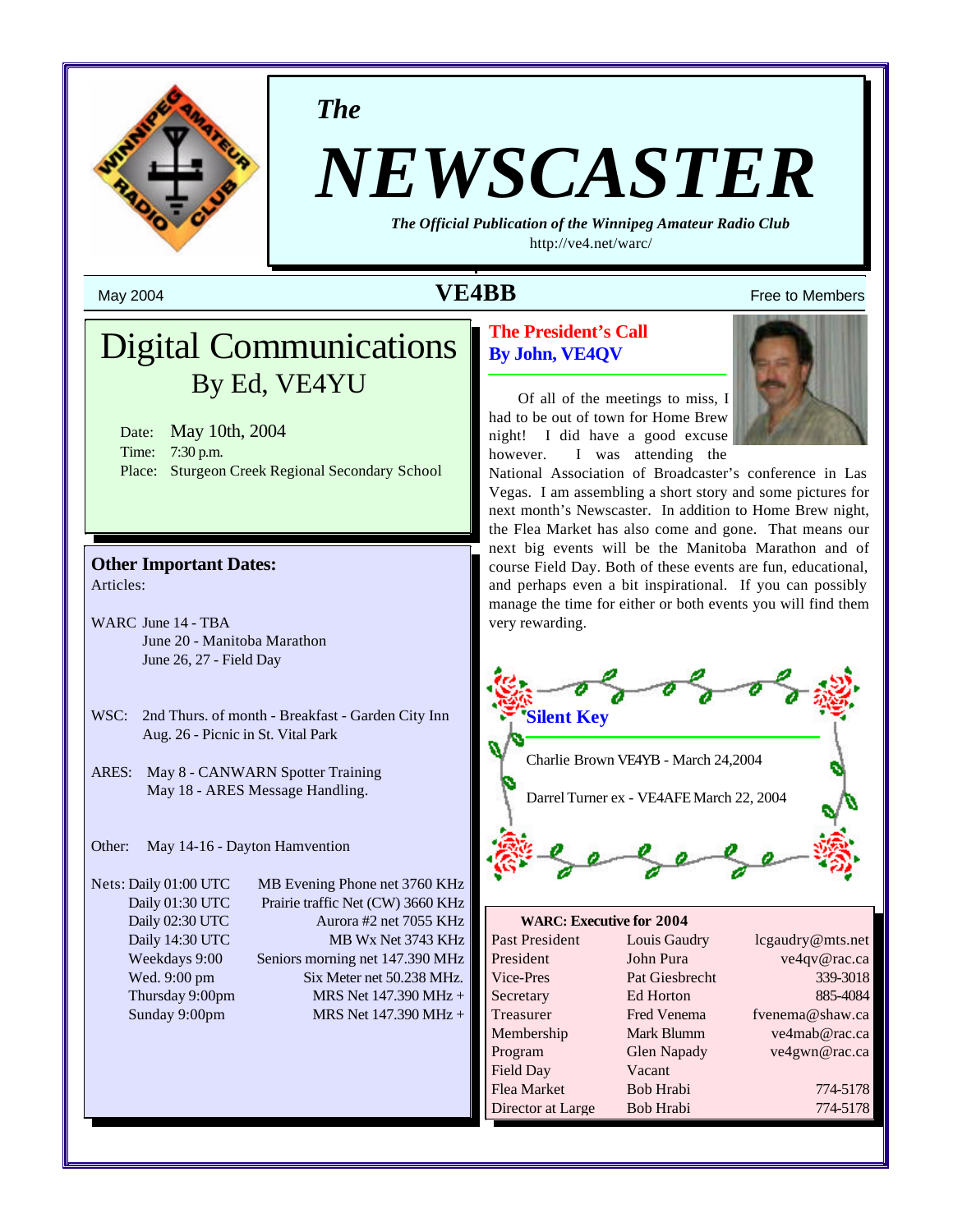#### **Minutes for W.A.R.C. April 19th, 2004 Submitted by Glen, VE4GWN & Bob VE4ZAP**

The V. P. Pat, VE4PLG called the meeting to order at 1934 hours with 41 members and 7 visitors in attendance.

Tedd VE4VID moved that the minutes be accepted as printed, second by Gord, VE4GF; carried.

#### *Business arising from the Minutes:*

Glen VE4GWN explained the proposal for the IRLP node as discussed between the executives of WARC and the MRS. The cost for the first year to come out of general funds and get a vote next year as to keep it or not, one year notice to be given to the MRS if we choose to end the agreement at this time, the cost MAY also come out of the bank if necessary.

Tom VE4SE made the following motion: "If WARC proceeds with the MRS to jointly manage an IRLP site, the annual dues of WARC to be raised by \$5.00 to cover the cost of the IRLP site" - It was pointed out that the dues could only be raised at the annual general meeting. - Adam VE4SN, seconded by Tedd VE4VID asked for the motion to be tabled until the next annual general meeting; carried.

Ron VE4MGR seconded by Dick VE4HK made a motion for WARC to enter into a joint venture with MRS for an IRLP node. A short discussion was held, and then a vote was taken. Bob VE4ZAP noticed that some non-members voted, and the vote was retaken, with WARC members ONLY voting. Carried 35 for, and 1 against.

#### *Correspondences*

Glen read e-mail received from Bruce VE4KQ informing that a B-17 will be on display in Portage for the July 10th



weekend. There was an invite for a radio club to set up a display. After a short discussion it was agreed that it should be passed to hams in Portage, noting that some WARC members will be willing to help. Note: this is the same weekend as the International Hamfest.

#### *Standing Reports*

#### *Programs. VE4GWN*

Home Brew night tonight, next month Digital modes with Ed VE4YU

John VE4OL along with Yori VE4ACX offered to be a nominating committee for the WARC elections Derek VE4HAY pointed out that each year even standing members of the board of directors have to be nominated and re-elected. Glen VE4GWN and Pat VE4PLG are the only ones of the current board who will not stand.

#### *RAC/DX: Adam VE4SN*

The Midwest director is on holidays. May 5th he will be at the CARAB meeting the new rules in regards to CW should be discussed.

Check into Broad Band Over Power Lines. Test in Europe and the U.S. shows that there is high noise form this, and it looks like that it is coming into Canada.

DX has been open to the following areas all CW contacts: XU7ADI Cambodia, R1FJ Franz Joseph, 5T0EU Mauritania, HK0GU Malpelo Island, A52PRO Bhutan, 3B9C Rodriguez Island, T33C Banada and ZL7II.

#### *Flea Market: Bob VE4ZAP*

An update of the events coming up this Sunday can use some more help at the main entrance

#### *Field Day: Wayne VE4WKL.*

The site is booked Birds Hill Park group use area 2 site 6 as used in the past.

Still looking for someone to help with advertising. Gord VE4GF is still looking into the large tent *WINNIPEG ARES - Jeff Dovyak VE4MBQ*

There has not been any communication from Guy Corriveau, WRHA Disaster Management since late February. With increased workload due to Marathon planning and CANWARN I will not be able to do much in terms of WRHA ARES until late summer/early fall.

CANWARN Spotter Training Session SAT 08 MAY, 0900-1600h at Prairie Storm Prediction Centre. Summer Severe Weather Season will run Mon. 17MAY thru SUN 12SEP, a WPGARES member will be on-call daily as CANWARN Net Control for VE4WWO from 0930 - 2130h. If there is not a CANWARN Net in session spotters should provide their reports by phone using the 1-800 number rec'd during Spotter Training. The public reporting number is 1-800-239-0484. Wx reports should focus on: Any tornado event or funnel cloud, Rotating wall cloud, Hail> 20mm diameter (5 cent piece), Winds> 90 km/h, Rain> 50mm/h or > 75 mm in 2-3 hrs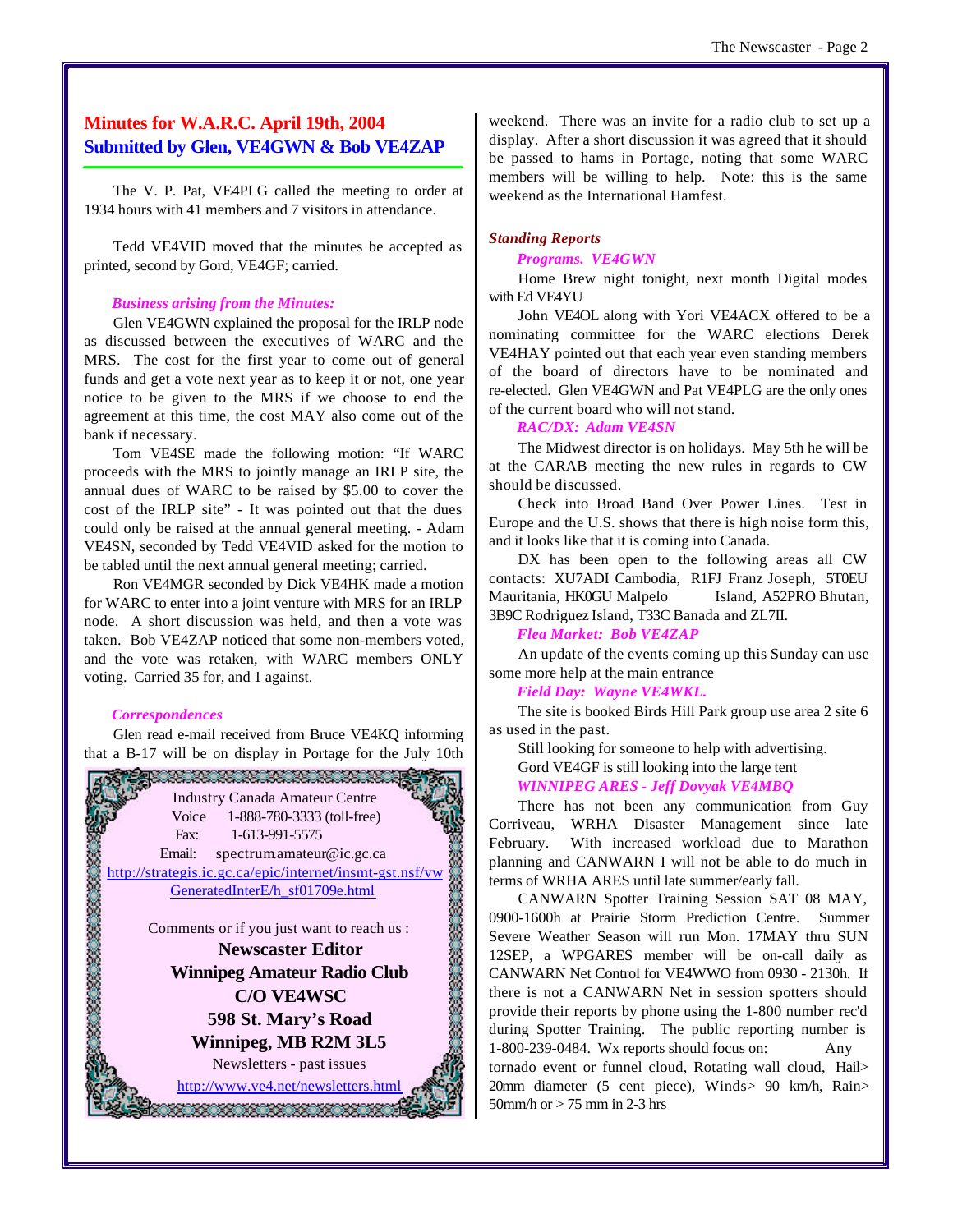Next WPGARES General Meeting is TUE 20APR 1900h Sir Wm Stephenson Library 765 Keewatin St. Ed Richardson VE4EAR will be giving a presentation on WFPS Automatic Vehicle Location system.

#### *Marathon Radio Group - Jeff Dovyak VE4MBQ*

2004 Manitoba Marathon is SUN 20JUNE. Volunteer briefing TUE 15 JUN 1900h Rm. 227 Manitoba Sports Federation 200 Main St. We currently have almost 75% of the required Amateur Radio volunteers. To register tonight please leave your contact information on the sign-up sheet that is circulating or contact Robert VE4RST, his contact information on page 10 of April issue of The Newscaster.

We have had two Marathon Radio Group (MRG) meetings so far. One Technical Committee meeting so far, along with two "mini" meetings. Next Technical Committee meeting later this week.

#### *Treasurer's Report: Fred VE4FV*

| As of March 31 2004 bank balance<br><b>INCOME</b> for March |        | \$5,877.73 |
|-------------------------------------------------------------|--------|------------|
| 2 X Renewals                                                | 30.00  |            |
| Draw                                                        | 42.00  |            |
| Total Income                                                |        | 72.00      |
| <b>Expenses for March</b>                                   |        |            |
| Postage                                                     | 41.94  |            |
| Prizes/Supplies                                             | 44.74  |            |
| P.A. System                                                 | 142.50 |            |
| <b>Tim Bits</b>                                             | 9.50   |            |
| Antenna Hardware                                            | 57.04  |            |
| <b>Total Expense</b>                                        |        | 295.72     |

#### *New Business*

Derek VE4HAY announced that as of 1 July 2004 Rob VE4RRB will become the RAC section manager

#### *Notice for Good and Welfare*

Dick VE4HK reminded everyone of the up coming MRS meeting

Tom VE4SE mentioned that there will be an auction sale, in Carman for the estate of VE4OS (sk); Dick added that there shell be a table at the Flea Market with some of these items.

The door prize was won by VE4CC, and the 50/50 by was won by VE4GWN

The presentation was Home Brew night. There were five entries. All five received a prize for their protects:

- % Aruni VE4WMP: CW oscillator
- **T** Tom VE4HQ: Also a CW oscillator
- **F** Rick VE4OV: 1 kw 4:1 Balun
- % Dick VE4RH: Slim Jim, 70 cm dipole and 70 cm 'J' pole antenna
- **W** Kumara VE4WKP: Electronic CW keyer and key

All errors are the fault of the writer and I give my apologies now.

#### **WPGARES Jeff Dovyak VE4MBQ**

Our April General Meeting featured Ed Richardson VE4EAR (Radiocommunication Engineer, City of Winnipeg) gave an overview of the new Winnipeg Fire Paramedic Service computerized communications system as well as a preview of the new computerized police radio system. Some discussion was held regarding hardware proposals for WPGARES digital operations. Thanks to John Foster VE4JNF, who donated a speaker mic for one of our HTX-202/HR-146 HTs.

The WPGARES table at the WARC Flea Market was quite successful thanks to those who participated in the Silent Auction. Dick and Mariska Maguire really outdid themselves with respect to organizing the large quantity of prize lots. Table volunteers were VE4s HK, MMG, ESX and MBQ.

The CANWARN Spotter Training session SAT 08 MAY is full, anyone that wanted to attend but was late registering and therefore unable to be accommodated should register ASAP with VE4MBQ for a future session. VE4WWO Net Controller meeting for registered 2004 Net Controllers is WED 12 MAY 1900h, 4th floor 123 Main St. Use 147.42 simplex if necessary to get into the stairwell/elevator lobby.

As stated at the April WARC meeting our Summer Severe Wx season runs approximately 17 weeks with a WPGARES member on-call daily from 0930-2130h as Net Controller for VE4WWO located in the Prairie Storm Prediction Centre (PSPC). If there is no CANWARN Net in progress and "reportable" weather is observed (elements described at April WARC meeting) please report by telephone to PSPC using the 1-800 number given out at Spotter Training or the public number mentioned at the April WARC meeting.

Best wishes to Grant Delaney from Pinawa ARES who is retiring as a CANWARN Net Controller. Last season he took 5 weeks of day shifts for us.

The next WPGARES General Meeting is TUE 18 MAY 1900h at Sir Wm Stephenson Library 765 Keewatin Street. Dick Maguire VE4HK will be giving a presentation on ARES Message Handling.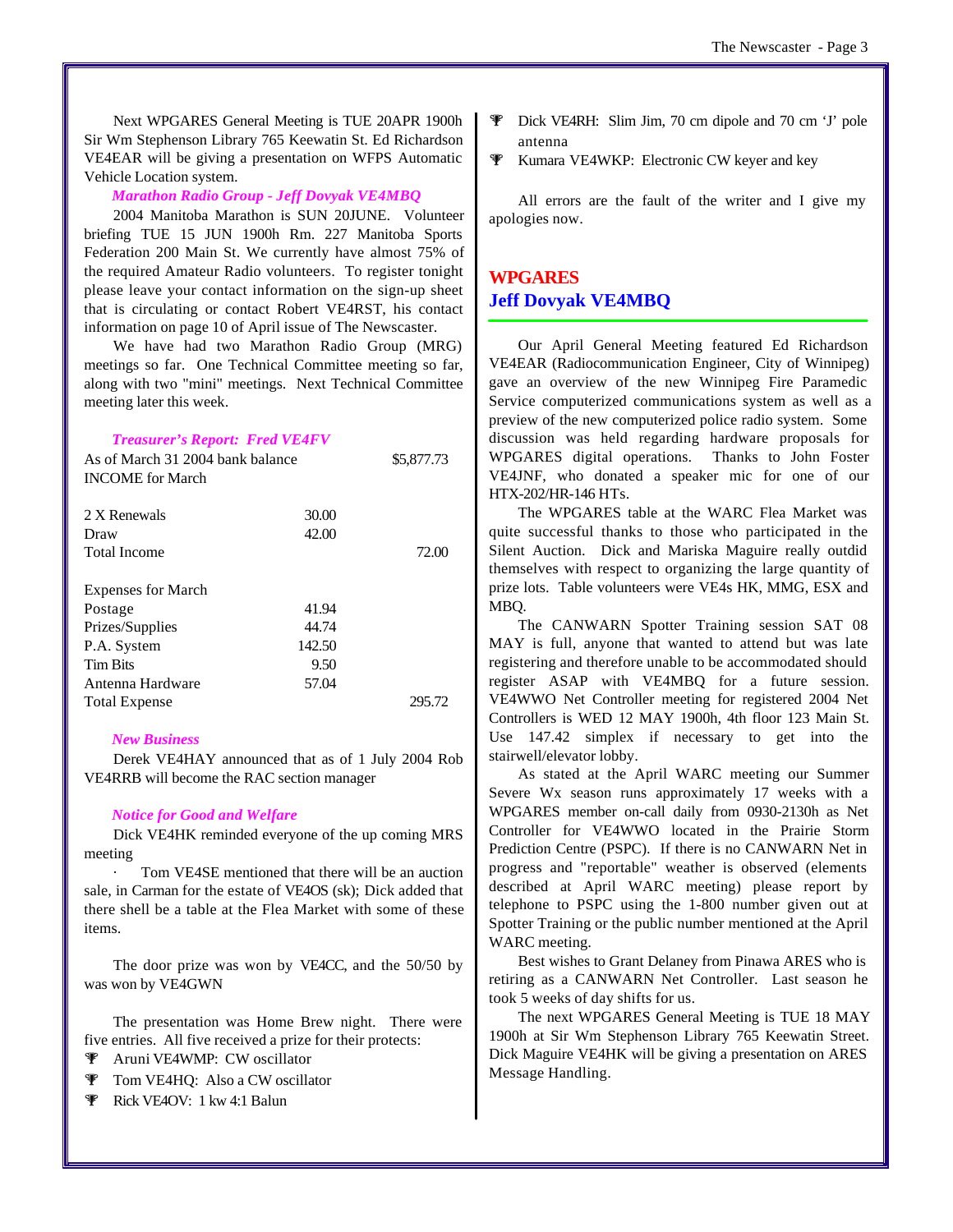#### **From the Planning Chair: Glen, VE4GWN**



Well home brew night came and went with only one hitch! remembered my camera, but the

batteries were shot!! With that being said, we had 5 entries, all of which won prizes.

The first I'll mention is young Aruni VE4WMK. This young lady made a CW oscillator. This was well made, because when she sent her Morse, Adam VE4SN had a big smile!!

Tom VE4HQ also had a CW oscillator. I say had, because at the end of the evening he gave the oscillator to young Tristan VE4UNX, and I think that was a hint!!

Rounding off the CW list, Kumara VE4WKP made an electronic CW keyer, complete with a homebrew key. I was looking at his setup as Adam VE4SN was testing it out. I think that Kumara was a little surprised at how fast Adam required it to be set for his test. Again Adam was pleased. Everyone thinks that CW will go the way of the dodo bird, but here we are with most of our home brew items being CW dedicated.

Dick VE4RH provided three antennas for us to check out. One was a 70 cm J-pole designed to go right onto your radio, a 70 cm dipole and the last a "Slim Jim". I have seen the "Slim Jim" on the net, but that's it. If my memory serves me right (and I have been wrong before) this was designed by a Canadian!

Finally, Rick VE4OV brewed up a 4-to-1 balun. It will handle up to 1kw, and will change a 200-ohm balanced line into an unbalanced 50-ohm for the radio. Rick explained to me a few things I never understood, or even knew about baluns. With my limited knowledge of electronics this was a difficult task for Rick, but I walked away more informed than when I started.

CONGRATULATIONS and THANK-YOU all for bringing in your work. Like I keep saying home brew is my favourite evening of the year. I hope next year we have more entries.

May 10th Ed VE4YU will be talking to us about digital modes on HF. If you have someone who keeps answering your offers about amateur radio with something like "I can do that on my computer" this is the night to bring them in. The joining of radio and computers! (Can this attract youngsters??)

I'm still looking for ideas and offers for next year: ve4gwn@rac.ca, 831 8082 (evenings and weekends) or 147.390+ (VE4WPG). I will ensure that it is passed to the right person (I have 2 programs so far).

#### **At Large Bob Hrabi - VE4ZAP**

 Is this Amateur Radio? In the last 6 months or so I have been appalled and somewhat disgusted with some of the ways people operate their stations. I can't tell you how many times a QSO of mine has been interrupted by a "Voice" throwing in a comment or just plain joining in without a "Break" or a "Call Sign". This is plainly BAD radio manners. We have calls for a reason, to identify the operator. They are to be used on a regular basis. It is illegal to transmit with out it. Period. Maybe the "Voice" doesn't realize that the other operator and myself may not want anyone to join in. This is where a "Break" comes in handy. And throwing in a comment without a break and then adding a call sign doesn't cut it either.. It's RUDE! And it seems to me that these are people who should know better.

Speaking of knowing better, I heard two operators on the VE4WPG repeater, telling each other that it's okay to go on the HF bands without having their CW part of the ticket. After all, who would be able to stop them? This is becoming all too common with some of the newer people and not just here but all over Canada and the U.S. Doesn't it mean anything to be a Amateur Radio Operator any more? There is something wrong here folks. This is not 11 Meters, this is not pirate radio, this is not two kids screwing around in a basement with a radio they found in the garbage or stole out of a car. This is Amateur Radio! We, as operators, have a reputation to up hold. We are part of a fine tradition. It is up to "all" of us to police the bands and to correct bad operating practices. Yes I am aware that we can't fix everything, That is why we have I.C. and F.C.C. to take care of problems that get out of hand. Do some people feel that "they" are above the laws that governs radio? It seems to be. And the real problem is that the more who get away with it, the more who join in with these outlaws. I have also heard on the repeaters, operators talking about illegal satellite cheaters as well as others on simplex disclosing stuff they have heard on scanners concerning emergency communications. And I won't mention the handful of jammers out there or the operators who transmit broadcast TV and or music in the background of their audio. For shame.

 On a lighter note, It gives me much joy to hear very young operators having fun and hungry to learn CW as well as other aspects of Amateur Radio. Even though I do not have my CW ticket (hearing problem), I can at least sign my call in morse unlike some others, and do try from time to time to get the code done. Maybe this year will be the year. I can only hope. At the W.S.C. 20TH bash last year, I met a delightful YL., Aruni, who was 9 years old at the time. She now holds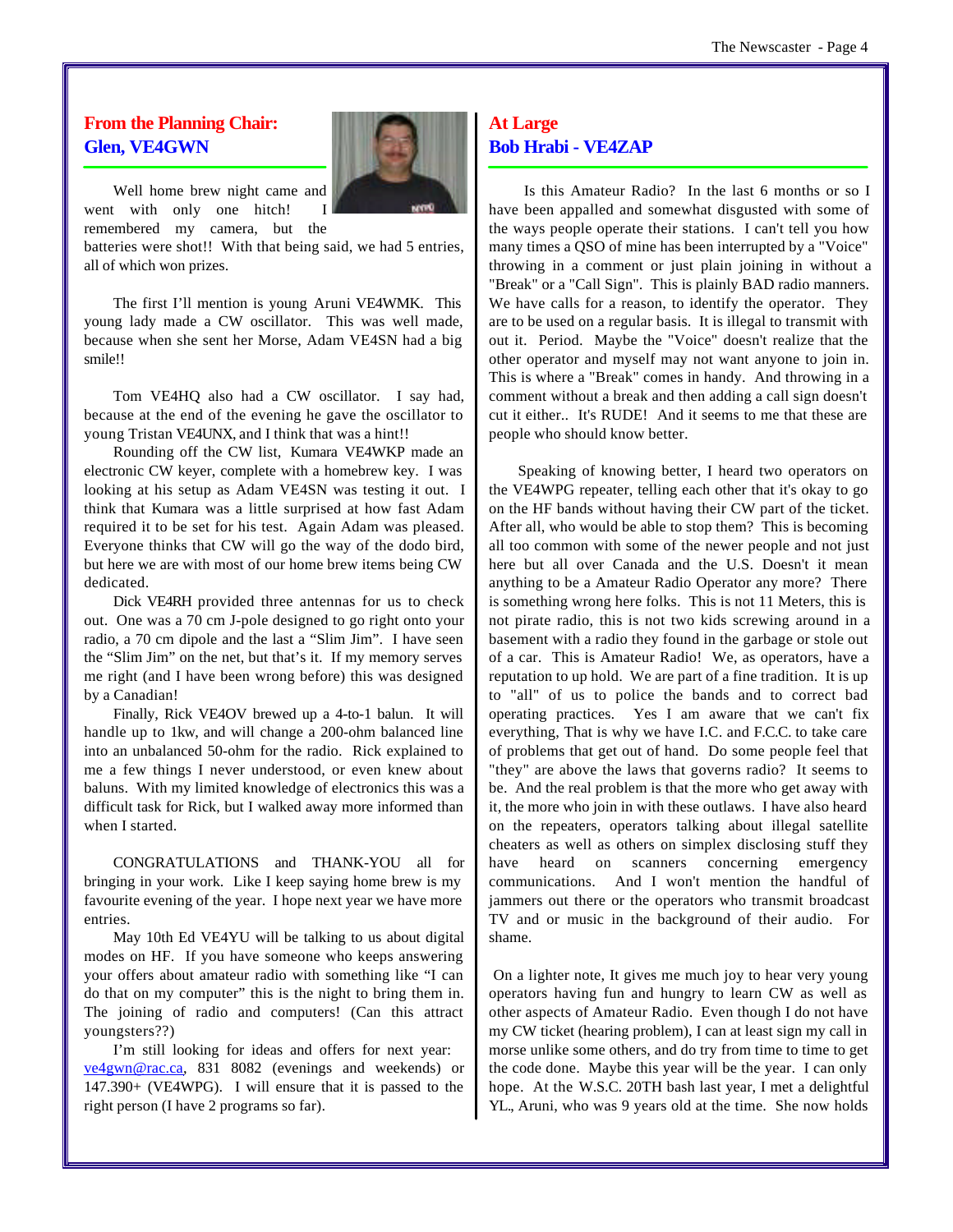the call VE4WMK and has just passed the CW part of her ticket. Impressive, we are all proud of you. I hear that she is now going after the Advanced ticket. We wish you much luck.

I'll leave you with something to think about. Aruni said to me last month on the repeater ... "Amateur Radio is about never giving up!". Unlike what I wrote about at the beginning of the article, "This" is what radio is all about. After 33 going on 34 years of keying up a mike, almost 11 of them as a Amateur, I'm still learning.

You've been Zapped for this month. 73

## **Manitoba Marathon Volunteer Request Reminder**

The planning for the 2003 Manitoba Marathon is again in full swing. This years Manitoba Marathon will be held on Fathers Day, Sunday, June 20th. I would like to thank those people who have already contacted me and have volunteered for this year's marathon. In the next few weeks the marathon organizing committee will be asking for more amateurs to volunteer their time. Announcements will be made through the WARC newsletter as well as MRS and WSC nets. Also, I will be contacting past volunteers directly by phone. However, if possible, do not wait until you are contacted. If you are considering volunteering or know that you will, I would appreciate that you contact me. You may do this by the following:

E-mail ftphysio@mb.sympatico.ca

Phone 982-9600 (if on answering machine please leave message)

- Please indicate If and when you last volunteered for the Manitoba Marathon
- Your call sign and your name
- Your, last position posted at the marathon and if you wish to volunteer there again. (if applicable)
- Your phone number and preferred time of contact
- If you wish to be posted with someone in particular
- Your T-shirt size
- Your full mailing address

Also, if you know anyone that has not volunteered in the past, please let me know and I will

1111111111

### **Call for Blue Book Updates**

The Manitoba Blue Book - a publication which lists all Amateur Radio operators in Manitoba, by Call Sign, Name & Location is preparing for another printing and is asking for any updates you may have. The book is only as good as its contents. If your information is not correct or you know of another hams information that is not correct, please submit it to bill@bmsl.ca

This year the blue book will also publish e-mail address . As the book is not listed on the Internet having the address's harvested for spam will not be an issue. But this will allow your fellow ham to be able to send you e-mail. If you would like your e-mail address added to your listing please submit this information as well.

Anyone wishing to advertise in the Blue Book should submit their ad copy in electronic form to bill@bmsl.ca

Any clubs wishing to raise money by selling the blue book should contact Bill directly to discuss the requirements.

All proceeds from the sales of the Blue Book stay in Manitoba and help fund Amateur Radio projects

2005 SASKATCHEWAN CENTENNIAL HAMFEST Co-hosted by Meewasin Amateur Radio Society Saskatoon Amateur Radio Club

<u>La La La La La La La La La La</u>

July 22, 23, and 24th

The web site is just getting started but you will soon be able to get the beginnings of the info. <http://www.saskhamfest.com/>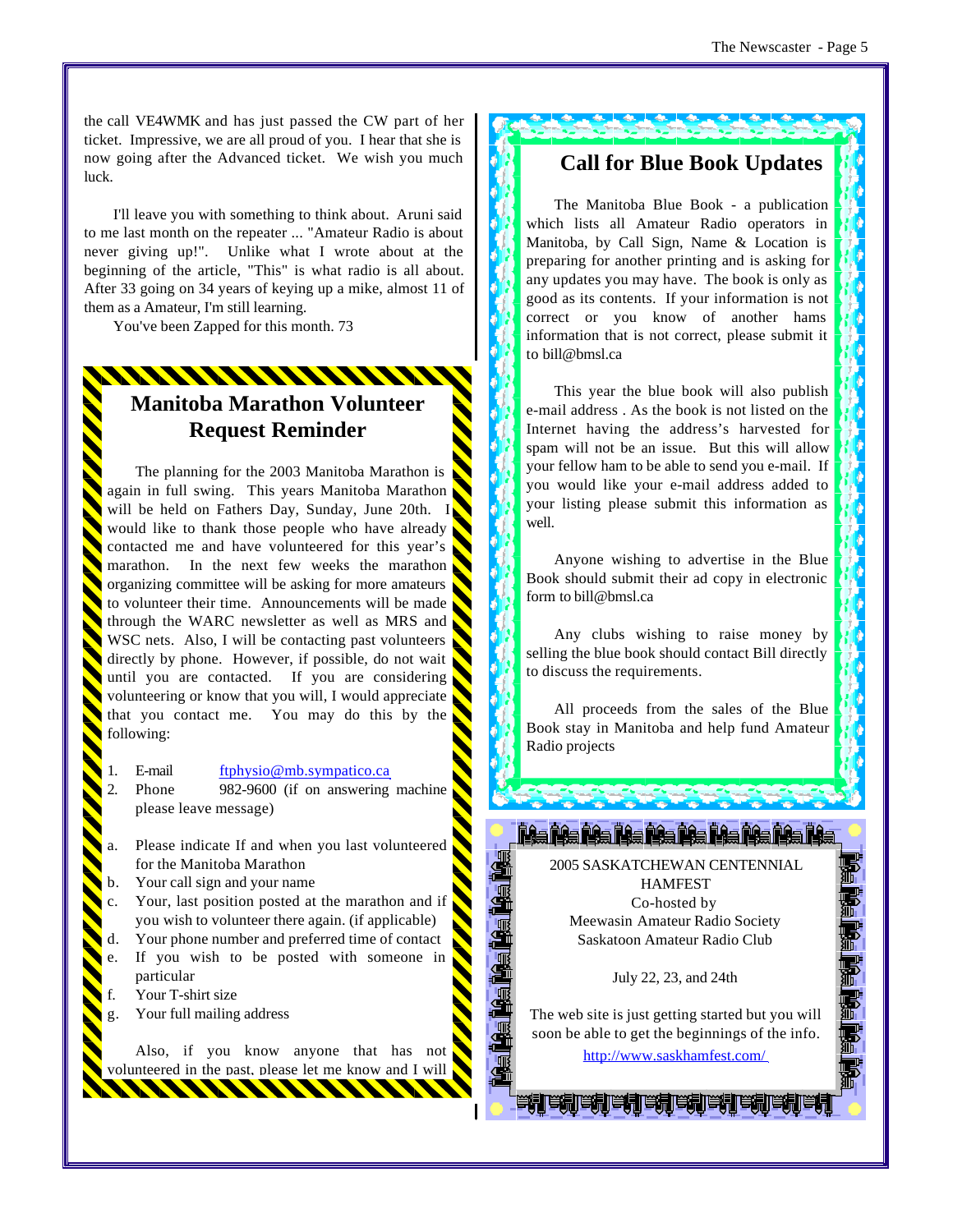| <b>Contest Calendar</b>           |               |            |            | RSGB 80m Club Championship<br>2000Z<br>Data           | Jun 7         |
|-----------------------------------|---------------|------------|------------|-------------------------------------------------------|---------------|
|                                   |               |            |            | 0100Z<br>ARS Spartan Sprint                           | Jun 8         |
| May                               |               |            |            | <b>ANARTS WW</b><br>$0000Z$<br><b>RTTY</b>            | Jun 12        |
| <b>US IPARC Annual</b>            | <b>CW</b>     | 0000Z      | May 1      | $0000Z$<br>Portugal Day DX<br><b>SSB</b>              | Jun 12        |
| <b>MARAC County Hunters</b>       | CW            | 0000Z      | May 1      | <b>WW South America</b><br>CW<br>$0000Z$              | Jun 12        |
| <b>UBA Welcome European Union</b> |               | 0000Z      | May 1      | <b>SSB</b><br>1100Z<br>Asia-Pacific Summer Sprint     | Jun 12        |
|                                   |               | 0001Z      |            | CW/SSB<br>1600Z<br>West Virginia QSO Party            | Jun 12        |
| 10-10 Int. Spring                 | <b>CW</b>     |            | May 1      | DDFM 50 MHz<br>CW/SSB<br>1600Z                        | Jun 12        |
| 2 GHz and Up                      |               | 0600 local | May 1      | 1800Z<br><b>ARRL June VHF QSO Party</b>               | Jun 12        |
| Microwave Spring Sprint           |               | 0600 local | May 1      | SSA Månadstest nr 6<br>1400Z<br><b>SSB</b>            | <b>Jun 13</b> |
| <b>AGCW QRP/QRP Party</b>         |               | 1300Z      | May 1      | SSA Månadstest nr 6<br>CW<br>1515Z                    | Jun 13        |
| Indiana QSO Party                 |               | 1500Z      | May 1      | 0700Z<br><b>SARL Kid's Day</b>                        | <b>Jun 16</b> |
| <b>ARI</b> International DX       |               | 2000Z      | May 1      | RSGB 80m Club Championship<br>$2000Z$<br><b>CW</b>    | <b>Jun 16</b> |
| New England QSO Party             |               | 2000Z      | May 1      | All Asian DX Contest<br>CW<br>$0000Z$                 | <b>Jun 19</b> |
|                                   | and           | 1300Z      | May 2      | <b>SMIRK</b><br>$0000Z$                               | <b>Jun 19</b> |
| <b>US IPARC Annual</b>            | <b>SSB</b>    | $0000Z$    | May 2      | West Virginia QSO Party<br>1600Z                      | <b>Jun 19</b> |
| RSGB 80m Club Championship        | <b>SSB</b>    | $2000Z$    | May 3      | <b>AGCW VHF/UHF Contest</b><br>1600Z                  | <b>Jun 19</b> |
| <b>ARS</b> Spartan Sprint         |               | 0100Z      | May 4      | 1700Z<br>Quebec QSO Party                             | <b>Jun 19</b> |
| Nevada QSO Party                  |               | $0000Z$    | May 8      | 1800Z<br>Kid's Day                                    | <b>Jun 19</b> |
| $SL -$                            | <b>CW</b>     | 1100Z      | May 8      | DIE<br>0600Z<br>CW/SSB/RTTY                           | <b>Jun 20</b> |
| <b>VOLTA WW</b>                   | <b>RTTY</b>   | 1200Z      | May 8      | $2000Z$<br>RSGB 80m Club Championship<br><b>SSB</b>   | <b>Jun 24</b> |
| <b>SL</b>                         | <b>SSB</b>    | 1230Z      | May 8      | $\mathrm{CW}$<br>1400Z<br><b>UK DX Contest</b>        | <b>Jun 25</b> |
| Oregon QSO Party                  |               | 1400Z      | May 8      | ${\rm\bf CW}$<br>0600Z<br>SCAGStraight Key Day (SKD)  | <b>Jun 26</b> |
| Mid-Atlantic QSO Party            |               | 1600Z      | May 8      | CW<br>1200Z<br>SP QRP                                 | <b>Jun 26</b> |
| <b>FISTS Spring Sprint</b>        |               | 1700Z      | May 8      | Marconi Memorial HF<br>1400Z                          | <b>Jun 26</b> |
| CQ-M Int. DX -<br>CW/SSB/SSTV     |               | 2100Z      | May 8      | <b>ARRL Field Day</b><br>1800Z                        | <b>Jun 26</b> |
| 50 MHz Spring Sprint              |               | 2300Z      | May 8      | <b>ARCI Milliwatt Field Day</b><br>1800Z              | <b>Jun 26</b> |
| RSGB 80m Club Championship        | Data          | 2000Z      | May 8      | His Maj. King of Spain Contest<br>1800Z<br><b>SSB</b> | <b>Jun 26</b> |
| Anatolian WW RTTY -               | <b>RTTY</b>   | 1800Z      | May 8      |                                                       |               |
| Portuguese Navy Day HF            |               | 0800Z      | May 15     | 化可见的化可见的                                              |               |
| US Counties QSO Party -           | <b>SSB</b>    | 0000Z      | May 15     |                                                       |               |
| Manchester Mineira                | <b>CW</b>     | 1500Z      | May 15     | <b>History of WARC - info needed</b>                  |               |
| His Maj. King of Spain            | CW            | 1800Z      | May 15     |                                                       |               |
| <b>ARCI Newcomer's Run</b>        |               | 1800Z      | May 15     | I am looking for the history of Winnipeg              |               |
| SSA Portabeltest Våromg. -        | <b>CW</b>     | $0700Z$    | May 16     | Amateur Radio Club from anytime period. I am          |               |
| SS SSA Månadstest nr 5 -          | <b>SSB</b>    | 1400Z      | May 16     | looking specifically for;                             |               |
| A Månadstest nr 5 -               | CW            | 1515Z      | May 16     | who are the past presidents as well as vice           |               |
| RSGB 80m Club Championship        | <b>CW</b>     | $2000Z$    | May $20\,$ | pres etc.<br>o                                        |               |
| VK/Trans-Tasman 80m               | Phone         | 0800Z      | May 22     | Besides Birds Hill and Falcon Lake, where             |               |
|                                   | CW/SSB        |            |            | else has field day been held, what years as           |               |
| Baltic -                          |               | 2100Z      | May 22     | well as what equipment was used, who was              |               |
| <b>AGCW Activity Week</b>         |               | $0000Z$    | May 24     | there and scores if possible.                         |               |
| CQ WW WPX                         | <b>CW</b>     | $0000Z$    | May 29     | What caused the club to form?                         |               |
| Great Lakes QSO Party             |               | $0000Z$    | May 29     | Old membership lists or news letters pre 1990.        |               |
| <b>ARCI Hootowl Sprint</b>        |               | 2000 local | May 30     |                                                       |               |
| MI QRP Memorial Day               | ${\rm\bf CW}$ | 2300Z      | May 31     | Who has a copy of the "WARC Duotang"?                 |               |
|                                   |               |            |            | Where were meeting held before the school?            |               |
| <b>June</b>                       |               |            |            | Pictures?                                             |               |
| SSA 10 m Aktivitetstest CW/SSB/FM |               | 1700Z      | Jun 3      | Any info on important people or events in the         |               |
| Major Six Club Contest            |               | 2300Z      | Jun 4      | history of the club etc.                              |               |
| VK/Trans-Tasman 80m Contest       | CW            | 0800Z      | Jun 5      | Hard copy such as a floppy disk or CD as well as      |               |
| IARU Region 1 Field Day           | ${\rm\bf CW}$ | 1500Z      | Jun 5      | paper would help but I'm not fussy. Contact Bob       |               |
| <b>RSGB</b> National Field Day    |               | 1500Z      | Jun 5      | VE4ZAP on the VE4WPG repeater or phone                |               |
| <b>QRP TAC Sprint</b>             |               | 1800Z      | Jun 5      | 774-5178                                              |               |
|                                   |               |            |            |                                                       |               |
|                                   |               |            |            |                                                       |               |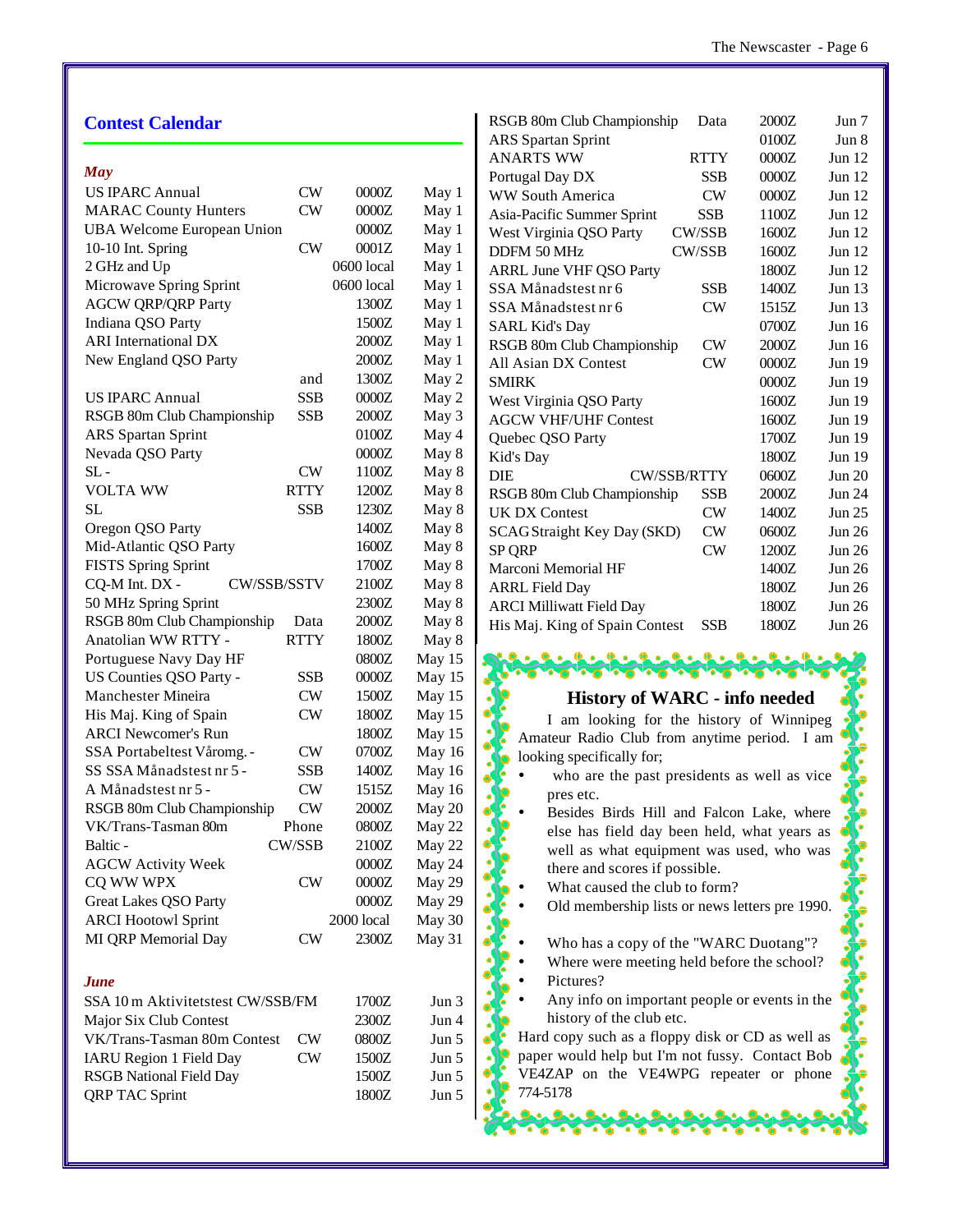#### **W1AW Spring/Summer Operating Schedule**

#### *Morning Schedule:*

| Time Mode Days |                 |            |
|----------------|-----------------|------------|
| 1300z          | Cw <sub>s</sub> | Wed, Fri   |
| 1300z          | Cwf             | Tue., Thus |

#### *Afternoon/Evening Schedule:*

| 2000z | Cwf         | Mon., Wed, Fri  |
|-------|-------------|-----------------|
| 2000z | Cws         | Tue., Thus      |
| 2100z | Cwb         | Daily           |
| 2200z | <b>RTTY</b> | Daily           |
| 2300z | Cws         | Mon., Wed, Fri. |
| 2300z | Cwf         | Tue., Thus      |
| 0000z | Cwb         | Daily           |
| 0100z | <b>RTTY</b> | Daily           |
| 0145z | VOICE       | Daily           |
| 0200z | Cwf         | Mon., Wed, Fri. |
| 0200z | Cws         | Tue., Thus      |
| 0300z | Cwb         | Dailv           |

#### *Frequencies (Mhz)*

CW: 1.8175 3.5815 7.0475 14.0475 18.0975 21.0675 28.0675 147.555

RTTY: - 3.625 7.095 14.095 18.1025 21.095 28.095 147.555 VOICE: 1.855 3.990 7.290 14.290 18.160 21.390 28.590 147.555

#### *Notes:*

 $CWs = Morse Code (slow) = 5, 7.5, 10, 13, and 15 WPM$ CWf = Morse Code (fast) = 35, 30, 25, 20, 15, 13 and 10 WPM CWb = Morse Code Bulletins = 18 WPM

 $RTTY = Teleprinter Bulletins = BAUDOT (45.45 baud) and$ AMTOR-FEC (100 Baud). ASCII (110 Baud) is sent only as time allows.

Keplerian Elements Tues, Fri. 2230z sent on the regular teleprinter frequencies.

The complete W1AW Operating Schedule <http://www.arrl.org/w1aw.html> .

## *Parkside Appliance & Electronics*



**Sales & Service of Computers & Software Home repairs offered**

**John, VE4JNF 386 Belvidere Street 885-9278 <http://www.escape.ca/~ve4jnf> ve4jnf@escape.ca**

#### **RAC Bulletins**

#### *RAC Bulletin 04-09E - New Manitoba Section Manager*

Robert Boux, VE4RRB, of Winnipeg, is the new Manitoba Section Manager for RAC. Boux replaces Manitoba SM Derek Hay, VE4HAY. Robert was the only nominee in the last election cycle and was declared elected. His term will begin July 1, 2004.

#### **Geocaching - The modern day Treasure hunt**

Geocaching is a fast-growing hobby that should interest many Amateur Radio operators. After all, hams tend to be enamored with techno-gadgets and probably own more Global Positioning System (GPS) receivers per capita than the population at large. Geocaching makes use of both GPS technology and the Internet. Amateur Radio adds an extra dimension that makes it even more enjoyable.

Someone hides a cache in a publicly accessible place, such as a park or natural area. The cache may be as small as a 35-mm film canister, or as large as a five-gallon container. Plastic containers that seal tightly to prevent moisture damage to the contents are preferred. Inside the container, the person hiding the cache usually includes an explanatory note in case someone happens to find it accidentally, along with a logbook and various pieces of "treasure." These often resemble the contents of a junk drawer, but may include more valuable items such as CDs or video games. Once the cache is hidden, the hider uses his GPS unit to note the latitude and longitude of the cache. He then goes to the geocaching Web site <http://www.geocaching.co> and enters the coordinates along with a description of the cache, including difficulty and terrain ratings. After a volunteer reads the information and approves it, the cache is listed on the Web site and the fun begins.

*Editors note - there are 58 geocaches in Manitoba*

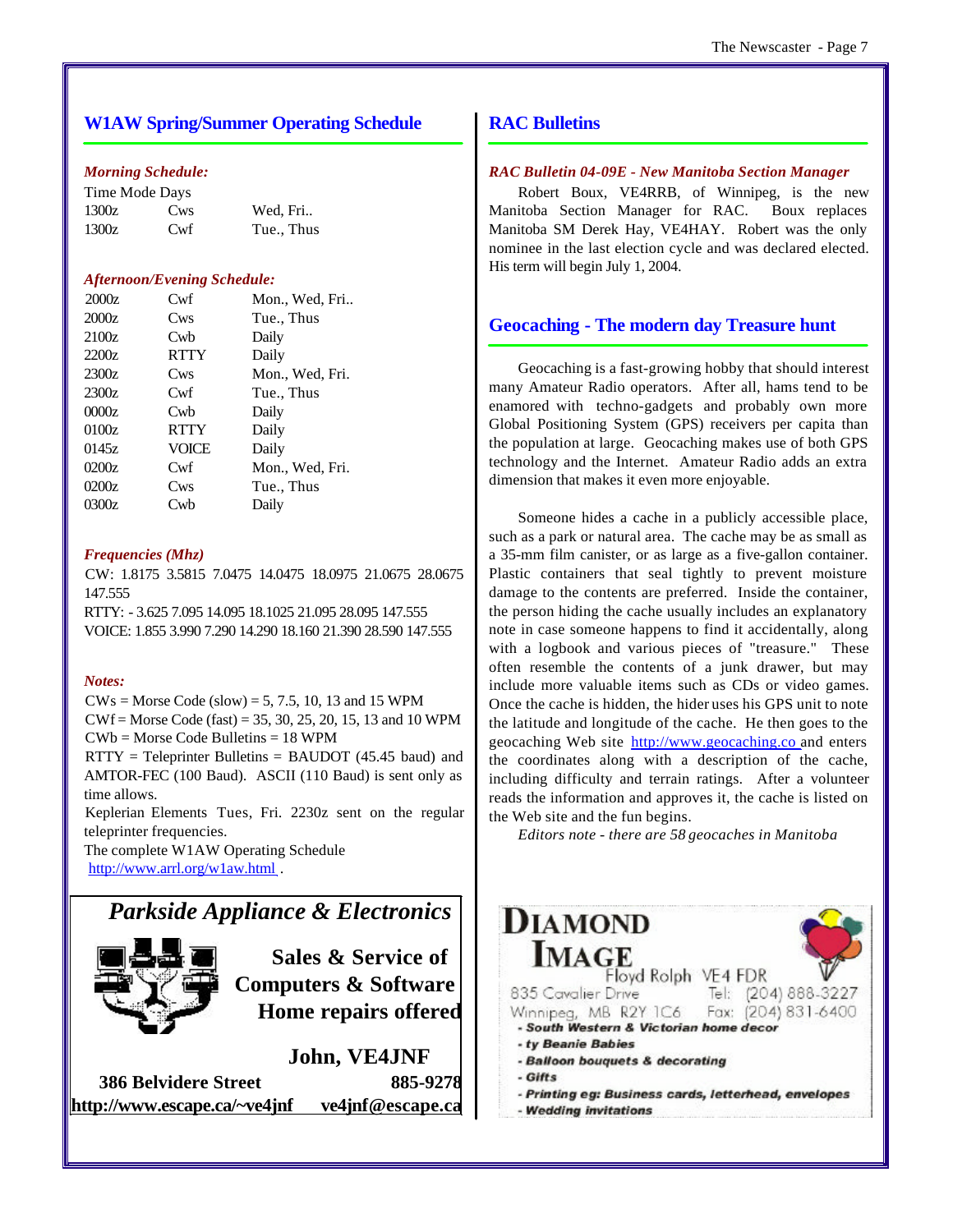#### The Newscaster - Page 8

#### **News from the Net**

#### *PCSat2 Passes Final Test Before Launch*

PCSAT2 this weekend passed final outgassing tests for Space Station and Space Shuttle and is ready for launch on the first shuttle return to flight (next year). These outgassing specs are some of the most stringent in the space program. Interestingly, all of our parts were off-the-shelf Kantronics TNC's and Hamtronics TX/RX including original plastic parts. The rate achieved on the TQCM test was 5E-13 grams per second. The test chamber itself was able to get down to 2E-14. *-- AMSAT*

#### *RAC web site BPL and UWB information to be expanded*

Because of all the amateur radio concern about potential interference from Broadband over Power Lines, we are introducing a special BPL news page on this web site.

In addition to the current news which will be carried on the Canadian and International pages, all BPL articles will be archived and stored on the BPL page. The link to the new page is:<http://www.rac.ca/news/bplnews.htm>

There is already a general BPL page, to which we will be adding a Frequently asked Questions page that will be expanded as we learn more about possible Industry Canada plans for licensing BPL in Canada. These can be found at

<http://www.rac.ca/regulatory/plc.htm>and <http://www.rac.ca/bplfaq.htm>

Those interested in the microwave bands, can follow the developments of Ultra Wide Band (UWB) technology in Canada on the UWB page at:

<Http://www.rac.ca/news/uwb.ht> *-- RAC*

#### *Swedish Plans to Drop Morse Requirement*

It now looks likely that Swedish radio amateurs with a Class 2 licence - the equivalent of the UK's former Full Class B - will be allowed to operate on the HF bands from the 1st of April. The decision to drop the Morse code requirement for an HF bands licence in Sweden has already been postponed from the 1st of January. A note in the March issue of QTC, the Swedish national society's magazine, suggests that it is April when the change will be made. (GB2RS) *--WIA Tasmania*

#### *Narrowband Highspeed Data*

aeroTelesis, Inc., recently conducted a live demonstration for a major satellite conglomerate where through the use of its proprietary USM technology achieved success in the data transmission of six megabits per second (Mbps) through a single 3 kHz (3 dB bandwidth) channel. *--SpaceDaily*

#### *40 metres*

San Marino has authorized amateur radio operation in the 7.100 to 7.200 MHz band on a secondary basis with effect from the 25th of February. Norway has announced that radio amateurs can use the same frequencies on a secondary basis and this has been effective since the 1st of April last. *-- Irish Radio Transmitter Society*

#### *FCC INVITES COMMENTS ON AMATEUR RADIO RESTRUCTURING PLANS*

The FCC is seeking comment on three plans, one from the ARRL, that would reshape the Amateur Service licensing structure. Each Petition for Rule Making responds to World Radiocommunication Conference 2003 actions last summer that made changes to Article 25 of the international Radio Regulations. While differing substantially in some other aspects, the three petitions call for modifications at Amateur Radio's entry level and for a three-tiered license system. One petition goes beyond licensing structure to recommend additional changes to amateur testing and HF digital privileges. A fourth petition focuses solely on the Morse requirement. Comments are due by April 24 on all four petitions. *-- ARRL*

#### *Ham Radio for Dummies Now Available*

Thought the For Dummies series of how-to guides was only aimed at computer users? The wide-ranging series now also covers Amateur Radio. Authored by QST Contributing Editor H. Ward Silver, N0AX, Ham Radio for Dummies hit both online and retail outlet bookstores April 12. *-- ARRL*



#### **RAC Directors Report By BJ Madsen, VE5FX**

BJ is away on holidays this month, but he will be attending the CARAB meeting on May 5th in Ottawa. This meeting may result in a decision on the Morse Code Debate.

A new Directors for the Atlantic Region and the Quebec region have been appointed. A new Treasurer has been appointed. The only current position open at this time is the Regional Director for BC.

If you have not renewed your RAC membership, now is a good time to do so. If you are not a member. Why ? Is there something that RAC needs to do so that you will join. Let BJ know and he will see if it is possible. You can reach him at bj.madsen@sasktel.net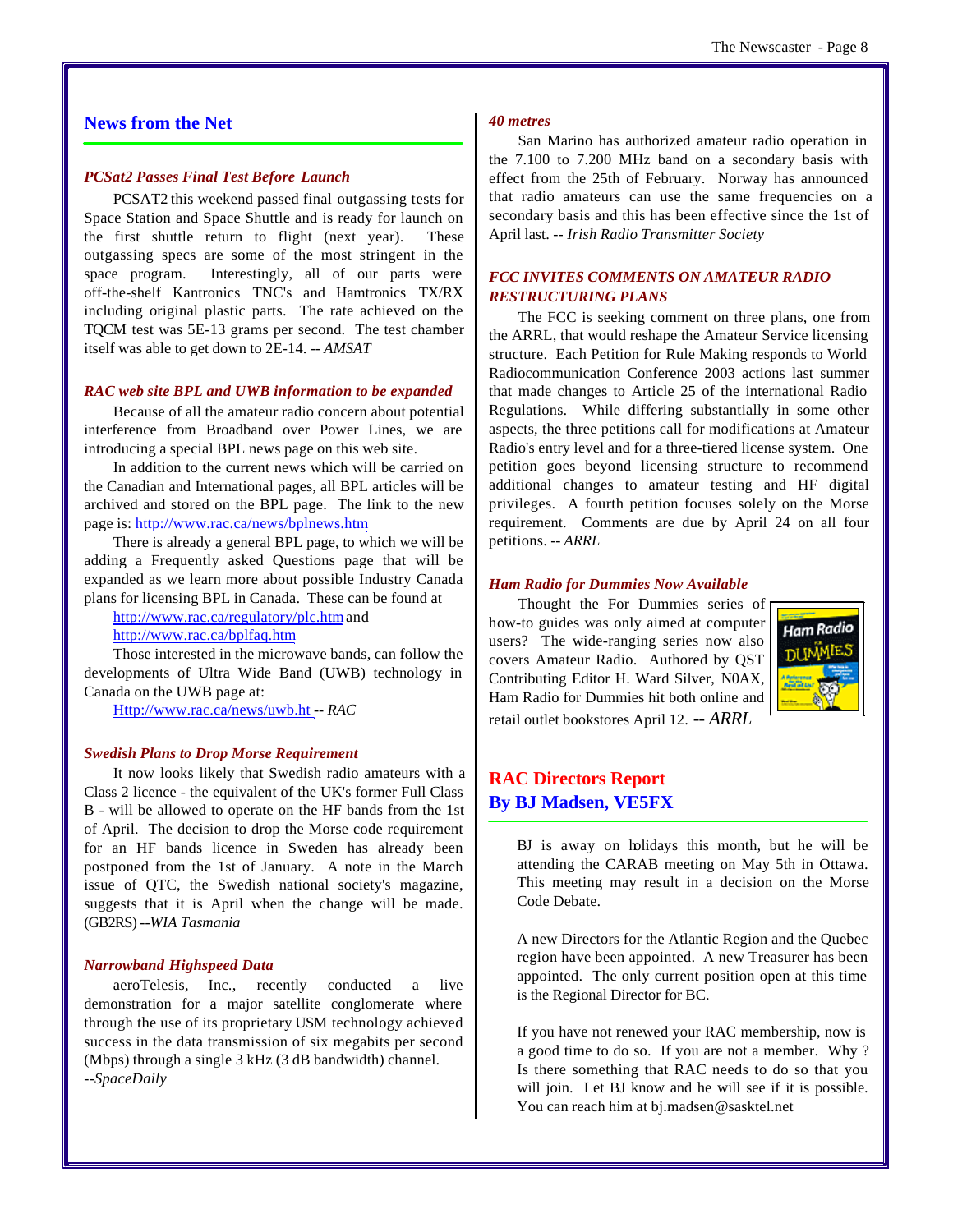## 012121212121212121212121212121 **Field Day 2004**

**June 26th and June 27th Birds Hill Park (Site #6 - Group Use Area #2).**

General Coordinator - Wayne - VE4WKL Technical Coordinator - Bob VE4RCJ Food Coordinator - Ruth VE4XYL

# <u>ં જે જે જે જે જે જે જે જે જે જે</u> *People needed*

 $\bigoplus$  Publicity Coordinator (setup display table at  $\bigotimes$ field day and place an ad in the local  $\sum_{k=1}^{\infty}$ newspaper)

#### *Equipment needed -*

- $\mathbb{R}^n$  One all mode, all band, solid state transceiver  $\mathbb{R}^n$ (Kenwood TS450 preferred).
- Three personal computers (Windows 98 or  $\alpha$ newer operating system)
- One half ton truck

With the possibility of Morse code (CW) no  $\mathbb{R}$ longer being a requirement to operate on HF, this  $Q_{\nu}$ years Field Day is the perfect opportunity for a **co Basic ticketed amateur radio** operator to come out and operate HF. Get your feet wet, and learn all about this area of the hobby. Try out different  $\mathbb{Q}_3$ radios. Compare brands and features. Learn all  $\mathbb{Q}$ about HF so that when the time comes you will be  $\alpha$ prepared to take the plunge. Come see what all the  $\ddot{\mathbf{g}}$ fuss is about.

If you are interested in participating in Field  $\mathbb{Q}$ Day, please get in touch with Wayne so that he can  $\frac{1}{2}$ schedule you a time slot to operate. Remember that we need operators for the whole 24 hour period. So for you night owl, remember this is when you will  $\mathbb{R}^3$ get the longest operating times.

Please note that volunteers are needed to help setup and take down. Please try to be there for these times as well. Remember that Field Day is not  $\mathbb{Q}$ just the operating - It also includes the friendship  $\Omega$ and the work of setup  $\&$  take down.

Anyone wishing to set up accommodations on the site should contact VE4WKL - 224-1449 after 11  $\frac{N}{2}$ am or e-mail wludman@hotmail.com

#### **The WARC Executive By Derek, VE4HAY**

With the club elections just around the corner, I feel it is time to remind everyone about volunteering. Or to put it another way, **taking your turn at the helm.** While this club has been around for a long time, and we all hope that it will continue to be around for a lot longer. This will only happen if you each get off your **"Let's let someone else do the work" attitude**. Now before I get everyone upset, yes, I know that some of you have volunteered for one or mo re of the WARC executive positions over the many years of the clubs existence. But there are als o many of you who have not stepped forward at all. And now is the time for this to happen. The nature of our hobby is communicating, trying new modes, experimenting. This also applies to taking on role in the running of the club. Have you noticed how quiet it gets in the meeting room when the questions comes up if there is anyone who is willing to run for an executive position, or to volunteer to be on one of the committees for the many events that happen each year. Have you also noticed that it seems to always be the same people taking on these positions.

What I am now asking for is some new blood to be injected into the club. I am looking for you to step forward and pay back to the club just a small piece of what you have gotten out of it. Come on step up to the plate. Nothing bad will happen if you volunteer to help out. In fact, you just might boost your own self-esteem. And we can all use a little of that from time to time.

So if you are in the least bit interested in giving back, please contact John, VE4OL, ve4ol@yahoo.ca or 832-6857 who is heading the nominating committee and let him know.

#### **Flea Market Report By Bob, VE4ZAP**

| Revenue               |        | 1150.00   |
|-----------------------|--------|-----------|
| Expenses              |        |           |
| Canteen               | 115.83 |           |
| Prizes                | 191.48 |           |
| Hall Rental           | 75.00  |           |
| <b>Total Expenses</b> |        | $-382.31$ |
| Net profit            |        |           |

Thank you to all who volunteered with setup, take down admission canteen, etc... A more complete report will be in next month newsletter